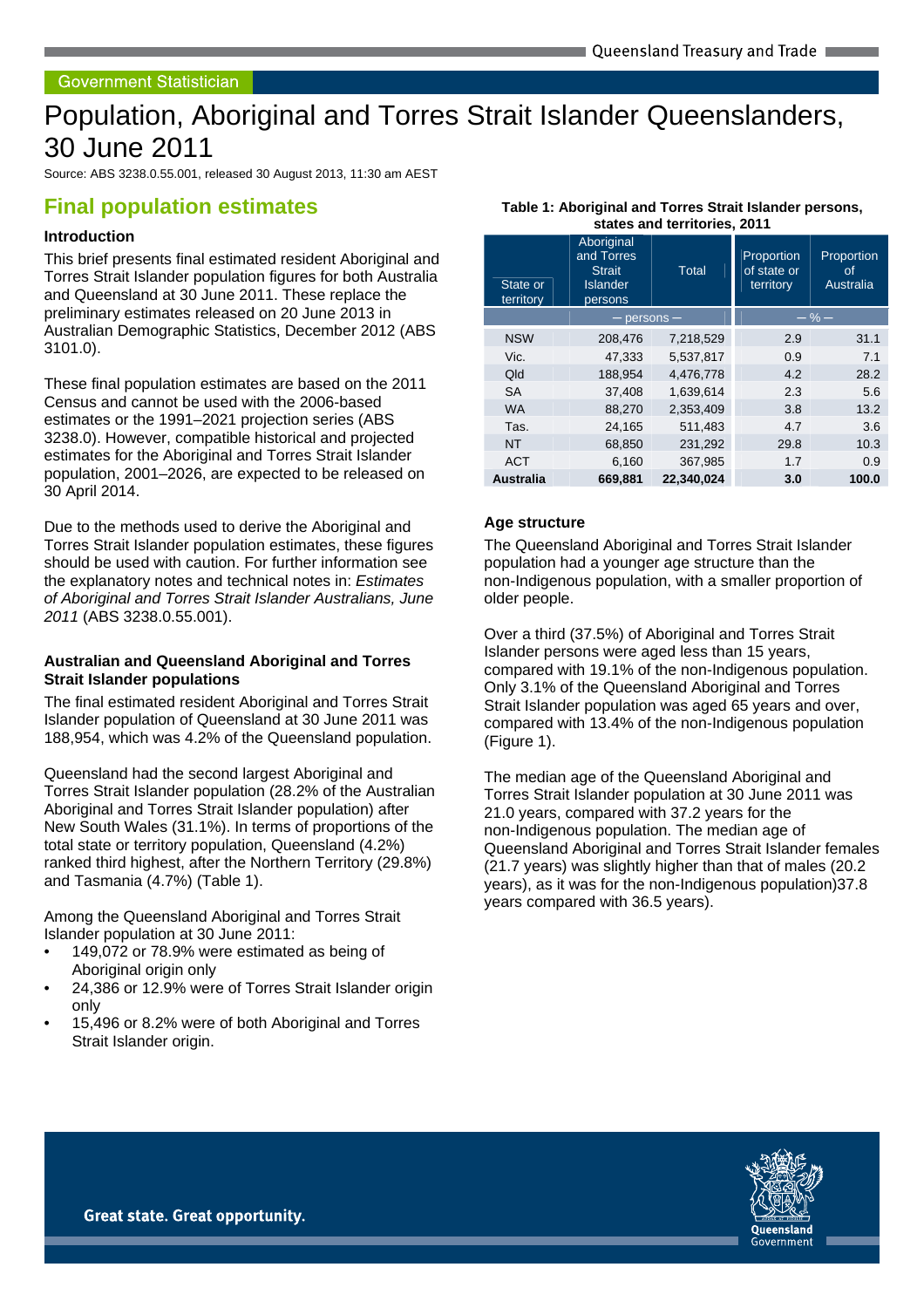#### **Government Statistician**

**Figure 1: Age structure of Queensland Aboriginal and Torres Strait Islander and non-Indigenous populations,** 



#### **Remoteness**

At 30 June 2011, 30.7% of Aboriginal and Torres Strait Islander Queenslanders lived in major cities (57,936 persons). A further 20.1% (37,911) lived in inner regional Queensland while 30.3% (57,183) lived in outer regional Queensland. The remainder lived in remote or very remote Queensland (7.0% or 13,219 and 12.0% or 22,705 respectively). For the non-Indigenous population, a higher proportion lived in major cities (63.2%), while only 2.3% lived in remote and very remote areas.

#### **Figure 2: Aboriginal and Torres Strait Islander persons by Remoteness Area, Queensland, 2011**



### **Statistical Areas – level 3**

Almost half of Queensland's Aboriginal and Torres Strait Islander population resided in ten of the 80 Statistical Area Level 3 (SA3s) (Table 2).

Far North had the largest estimated Aboriginal and Torres Strait Islander population, with 17,992 persons or 56.9% of its total population. Of these persons, most lived in the Statistical Area Level 2 regions of the Torres Strait Islands (23.9%), followed by Cape York (22.7%) and Torres (14.4%).

The SA3 with the second largest Aboriginal and Torres Strait Islander population in Queensland was Cairns South with 14,649 persons or 14.9% of its total

population, followed by Townsville with 13,271 persons or 7.4% of its total population.

#### **Table 2: Aboriginal and Torres Strait Islander estimated resident population in the 10 largest SA3s, 2011**

|                                   | Estimated resident population                                           |                                                  |                                                   |  |
|-----------------------------------|-------------------------------------------------------------------------|--------------------------------------------------|---------------------------------------------------|--|
| Region                            | Aboriginal<br>and Torres<br><b>Strait</b><br><b>Islander</b><br>persons | Proportion<br>of Qld<br>Indigenous<br>population | Proportion<br>of total<br>population<br>in region |  |
|                                   | $-$ persons $-$                                                         | $-$ % $-$                                        |                                                   |  |
| Queensland                        | 188,954                                                                 | 100.0                                            | 4.2                                               |  |
| SA <sub>3</sub>                   |                                                                         |                                                  |                                                   |  |
| Far North                         | 17,992                                                                  | 9.5                                              | 56.9                                              |  |
| Cairns - South                    | 14,649                                                                  | 7.8                                              | 14.9                                              |  |
| <b>Townsville</b>                 | 13,271                                                                  | 7.0                                              | 7.4                                               |  |
| Outback - North                   | 9,092                                                                   | 4.8                                              | 26.3                                              |  |
| Rockhampton                       | 7,368                                                                   | 3.9                                              | 6.6                                               |  |
| Innisfail - Cassowary<br>Coast    | 6,138                                                                   | 3.2                                              | 17.7                                              |  |
| Mackay                            | 6,055                                                                   | 3.2                                              | 5.2                                               |  |
| Toowoomba                         | 5,698                                                                   | 3.0                                              | 3.9                                               |  |
| Charters Towers - Ayr -<br>Ingham | 5,485                                                                   | 2.9                                              | 12.3                                              |  |
| Tablelands (East) -<br>Kuranda    | 4,657                                                                   | 2.5                                              | 11.8                                              |  |

#### **Torres Strait Islander persons**

At 30 June 2011, there were 63,717 Torres Strait Islander persons in Australia (including persons of both Aboriginal and Torres Strait Islander origin). Of these, 62.6% (39,882) lived in Queensland. There were 6,715 Torres Strait Islander persons living in the Torres Strait Indigenous Region (10.5% of the total estimate of Australian Torres Strait Islander persons). Overall, 83.6% of persons estimated to be resident in the Torres Strait Indigenous Region were of Torres Strait Islander origin.

#### Future releases:

Backcast and projected estimates for the Aboriginal and Torres Strait Islander population are expected to be released by the ABS on 30 April 2014 in Population Estimates and Projections, Aboriginal and Torres Strait Islander Australians, 2001-2026 (ABS 3238.0). Government Statistician will release sub-state estimates of the age and gender breakdown of these populations in the week following the publication of the ABS estimates.